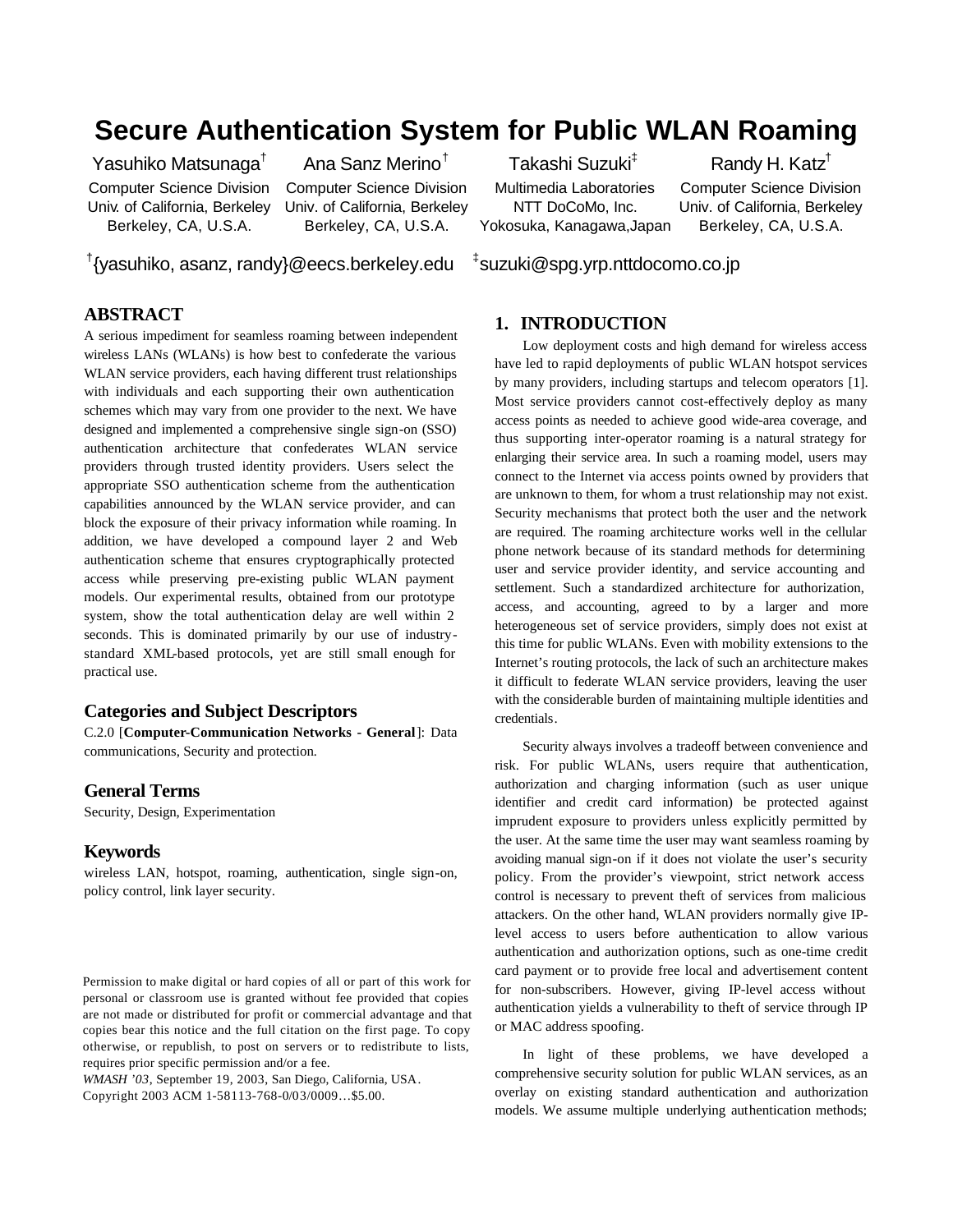we do not require a single method that is universally adopted. Our solution is designed to achieve three goals: 1) to confederate wireless LAN service provider under different inter-provider and user-provider trust relationships, 2) to protect user authentication information from unwilling exposure while also minimizing the amount of user intervention during sign-on, and 3) to strictly control network access by cryptographic methods while supporting the existing alternative authorization methods currently used in deployed public WLANs.

To achieve the first goal, we use single sign-on (SSO) authentication technologies to confederate WLAN service providers via trusted identity providers. As depicted in Fig. 1, we assume that there is at least one and possibly several identity providers with which the WLAN service providers have roaming agreements, and with which the user has strong trust relationships. Roaming agreements between a service provider and an identity provider typically include supported authentication protocols, configuration of secure communication channel, and the method of charging/revenue settlements. Examples of such identity providers are ISPs, credit-card companies, roaming service providers (wireless LAN aggregators), cellular network operators, etc. Some identity providers are already doing business in the public wireless LAN roaming market. The presence of such identity providers exempts users from having multiple identities and credentials, and helps users to roam across WLAN service providers under different levels of trust. The user is really authenticated by the identity provider, and the service provider, based on its trust relationship with the identity provider, relies on the authentication result. In Fig.1, the user can roam between the networks of WLAN service provider A and B because he has an account in identity provider 1, and both service providers have roaming agreements with identity provider 1. To roam into WLAN service provider C's network, the user should have an account at identity provider 2 because no other identity provider is available. Although the identity provider and the WLAN service provider are logically different entities, both of them may belong to a single administrative domain.



**Fig. 1: Roaming Model**

Our focus is to develop a decentralized authentication framework for inter-service provider roaming where each provider

adopts its own authentication methods, and arbitrary roaming agreement relationships are made between identity providers and WLAN service providers. Our architecture is independent of the kind of authentication methods supported by identity or service providers, and allows users to choose the most preferred identity provider and authentication scheme. In particular, we considered two different SSO authentication standards in our architecture: RADIUS [2] and Liberty Architecture [3]. These authentication schemes were selected as examples because they represent the span of possible methods, commonly encountered (RADIUS) and other new schemes accommodated as they become available (Liberty). While RADIUS-based roaming is currently being deployed in public WLANs [4], Liberty-based roaming has an advantage of hiding the user's identity and credentials from weakly-trusted WLAN service providers. It should be pointed out that our approach is not limited to these authentication standards, but rather we have chosen multiple standards to insure that the architecture is flexible enough to handle heterogeneous underlying authentication methods.

For the second goal, we create an authentication flow adaptation framework in which the authentication scheme is chosen based on the user's authentication policy combined with the capabilities of underlying authentication server. A client-side policy engine determines the user authentication information based on user-defined policies (written in XML) and the communication context. The policy engine provides a generic API for authentication information access, which can be invoked not only by web-based mechanisms, but also by others such as link-layer authentication. In addition, the policy engine can support various access control models, such as requiring additional actions to be taken before authorization (a.k.a. provisional action) [5][6].

As for the third goal, we have developed a compound layer-2 (L2) and Web authentication scheme to ensure cryptographically protected access in public wireless LANs. In our compound scheme, the user first establishes a L2 session key by using a guest (anonymous) account in an IEEE 802.1X authentication. The user then embeds the L2 session key digest in web authentication. By binding the L2 and Web authentication results, our scheme prevents theft of service, eavesdropping, and message alteration in public WLANs.

To verify and evaluate our proposed architecture, we developed a federated WLAN testbed. Measurement results show that the additional delay by authentication adaptation process and the compound L2 and web authentication process are 320 msec and 120 msec, respectively.

The rest of this paper is organized as follows. Section 2 relates our design to previous works. Sections 3, 4, and 5 details single sign-on authentication, the design of authentication adaptation system, and the compound authentication scheme. Section 6 describes the prototype system and evaluation results. Finally, section 7 concludes the paper.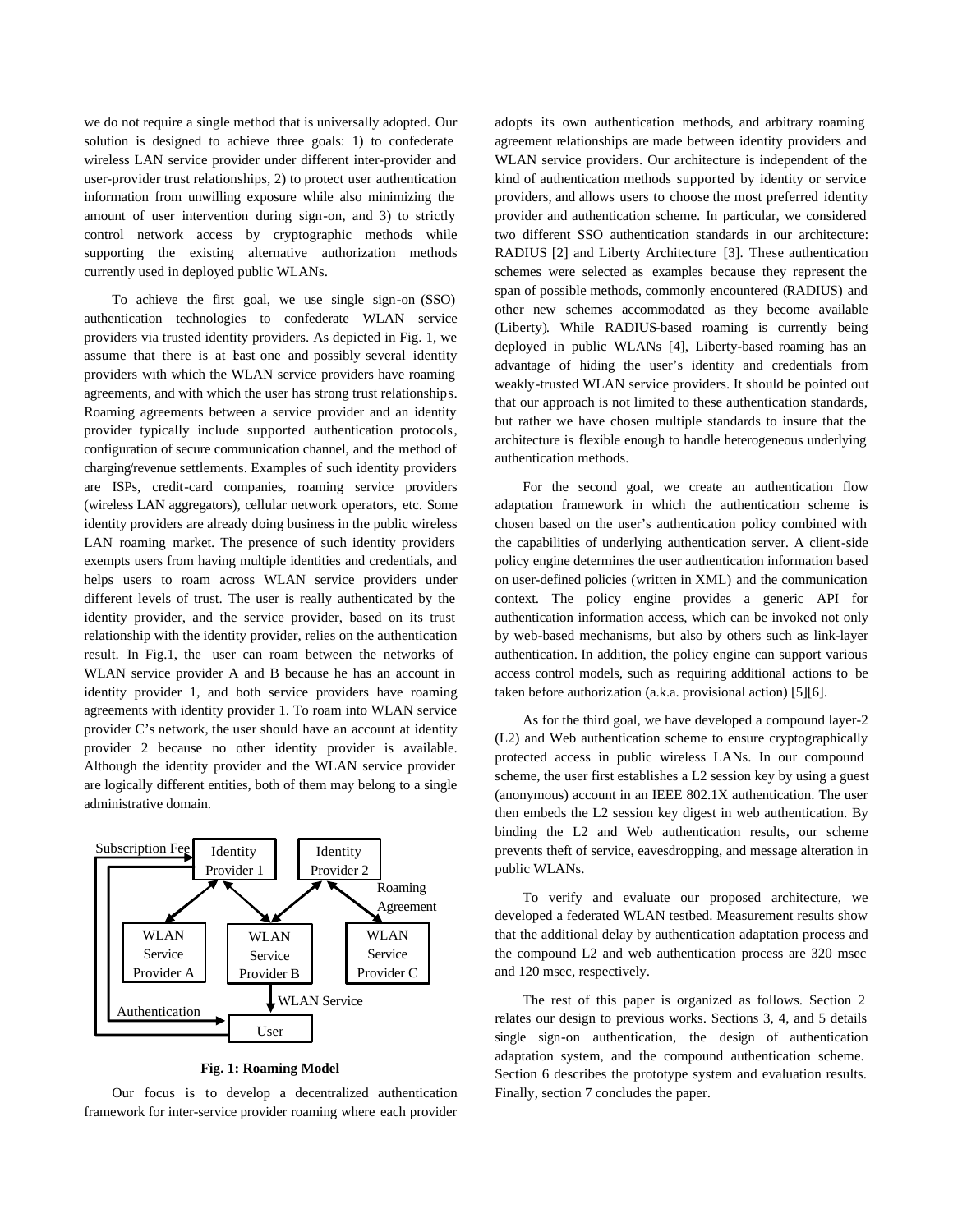## **2. RELATED WORK**

#### *Link layer authentication*

IEEE 802.1X standard [7] provides port-based access control based on the authentication results for devices interconnected by IEEE 802 LANs, and is considered a promising solution for securing corporate 802.11 networks. IEEE 802.11i [8] is being standardized to provide robust security in 802.11 wireless LANs, and its authentication scheme is based on 802.1X. 802.1X employs Extensible Authentication Protocol (EAP), on which any authentication mechanism can be used for authenticating both the user and the network and establishing L2 session key dynamically. Per-user encryption and message integrity check keys are derived from the L2 session key. Those keys protect the data packets sent over the air. Examples of authentication methods in the wireless LAN environment include EAP-TLS [9] and EAP-TTLS [10]. EAP-TLS uses client and server certificates for mutual authentication. EAP-TTLS also use certificate-based authentication for server authentication, and allows the user to use various client authentication schemes (e.g., MS-CHAPv2 [19]). Although these authentication methods work well in corporate WLAN environments, they exclude one-time credit-card authorization options and free advertisements in public WLANs, because they assume a pre-shared secret between user and network.

#### *Web-based authentication and network layer access control*

Many public WLAN providers employ web-based authentication in conjunction with IP packet filtering at a network access server based on the MAC and IP addresses. Since address spoofing is easily accomplished using readily available tools, this method does not provide strong security for network providers. Malicious users can monitor the wireless channel, acquire MAC and IP addresses of authenticated users, and send packets with spoofed addresses to perform theft of service or DoS attacks. Such an attack can be prevented by deploying IPsec Authentication Headers [11] to check for packet integrity and to control access based on its result, but at a substantial cost in bandwidth and computational overhead. To roam across different WLAN service providers, the authentication web server acts as a RADIUS client and forwards authentication messages to a RADIUS server in the user's home provider [4]. Although RADIUS-based roaming is being increasingly deployed, the user must show its identity and credentials to the WLAN service provider regardless of the level of trust relationship, due to HTTPS-RADIUS protocol conversion process at the service provider. Authentication schemes based on Zero knowledge proofs [12] or Secure Remote Passwords [13] can help hide user credentials at service providers by using a one-way hash function and ephemeral public keys. However, they do not help protect the user identifier from the service provider.

Several WLAN providers deploy their own proprietary network access client, not for security reasons but rather for user convenience to select the closest access point. They use their own authentication protocols in the serving network, and the authentication message flow is fixed regardless of user preference.

Finally, the CHOICE network [14] makes use of Microsoft Passport as a web authentication database, and uses a proprietary security sublayer between the link layer and IP layer. In their scheme, as a result of web authentication, the network gives the user terminal a (key, token) pair for the purpose of network access control thereafter. Our work differs from theirs in that an individual user can choose its own identity provider and use only standard-based link layer security, while they assume a centralized authentication server and require proprietary security sublayer. Moreover, our scheme makes it possible for a user to select the most preferred authentication method and identity provider among others, and prevent unwilling security information exposure according to the user's policy, which are not mentioned in their paper. This is mainly because our policy management function resides both in the network and the client, while their model assumed a policy controller only at the network side.

To summarize, existing web-based authentication does not provide sufficient level of security against the theft of service, dynamic selection of different authentication schemes, and user's policy-based protection of unwilling exposure of privacy information while roaming.

## **3. SINGLE SIGN-ON FOR CONFEDERATING WIRELESS LAN SERVICE PROVIDERS**

In public WLANs, users are required to authenticate every time they roam into a different service provider's network. We make the following assumptions in designing our authentication architecture.

- There exists at least one certificate authority trusted by users, service providers, and identity providers.
- The user terminal can validate the certificate of the service provider's and identity provider's authentication servers.
- There are static trust relationships between the user and the identity provider, and between the service provider and the identity provider.
- The user can authenticate the service provider's authentication server via the identity provider's authentication server, and vice versa.

These assumptions are necessary for clients and service providers to authenticate each other to establish dynamic trust relationships.

Single sign-on (SSO) is a method for enabling users to access multiple systems after being authenticated just once, thus reducing the users' burden in managing multiple identities and credentials. Typical and generic cookie-based SSO authentication for public WLANs is shown in Fig. 2. The user first shows its identity and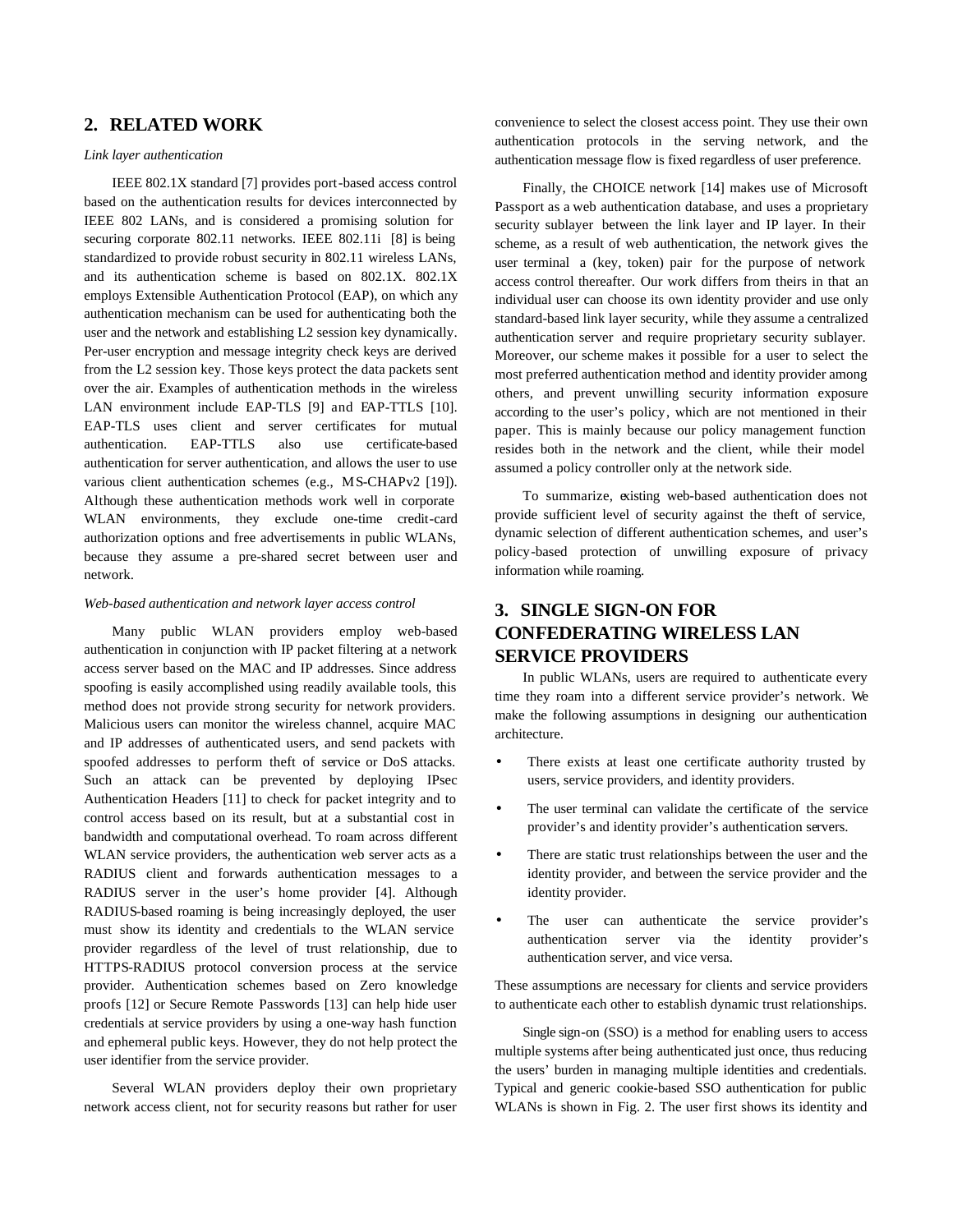credential to service provider A's web server. Then A's web server asks the identity provider's authentication server about the validity of the supplied identity and credential. If the authentication is successful, the result is returned to the user with a cookie, where it is stored in the user terminal. When the user roams into the network of service provider B, B's web server simply retrieves the user's credential from the cookie. Since the web cookie is normally only valid at the web server from which it is issued, SSO systems use special kinds that are valid across multiple domains (so-called common-domain cookies), or they can issue multiple cookies at a time.



**Fig. 2: Single Sign-On in Public WLAN Roaming**

We have considered two different authentication models in our architecture: RADIUS and Liberty Architecture. As mentioned in Section 1, the architectural approach is not limited to these two underlying authentication methods, and could easily be extended to add more as necessary. RADIUS utilizes a proxy based authentication scheme; the user sends the authentication data to the service provider and the service provider forwards this to the user's identity provider. Fig. 3 shows a simplified message sequence in RADIUS-based authentication. While RADIUS is widely deployed and provides backward compatibility, the user must expose its identity and credentials to the untrusted service provider, due to the HTTPS-RADIUS conversion process at service provider's web server.

On the other hand, the Liberty Browser Artifact Profile makes use of a redirect-based authentication model (Fig. 4). The user informs the service provider of the name of his identity provider, and then the service provider redirects the user to that identity provider. The user then sends the login information directly to the identity provider, receives its result, and forwards it to the service provider. The identity provider's result includes a pointer to an authentication assertion. Following the pointer, and making use of the SAML protocol [15], the service provider contacts the identity provider to obtain a secure confirmation about the authentication result. Although Liberty-based authentication is more complex than the RADIUS method, it has

the advantage of hiding a user's identity and credential from untrusted service providers. It should be noted that to make possible the Liberty flow, a hole must be opened in the service provider's firewall during the authentication to allow the direct communication between the user and the identity provider across the service provider's network.



**Fig. 3: Proxy-based RADIUS Authentication**



**Fig. 4: Redirect-based Liberty Browser Artifact Profile Authentication**

## **4. AUTHENTICATION FLOW ADAPTATION**

In this section we describe our authentication flow adaptation scheme that selects the appropriate SSO scheme while protecting the privacy of user information in public WLAN environments. In the first subsection, we list the desirable features and give a typical usage scenario. In the following subsections, we describe the key functional components in our framework.

## **4.1 Desirable Features and a Usage Scenario**

#### *Desirable Features*

In federated public WLANs, a user roams across networks operated by different providers, each with different billing options and likely requiring different authentication information. Because the user may roam whether they intend to or not, to maximize the security of their user data, they should be notified when roaming is to occur and be forced to input authentication information or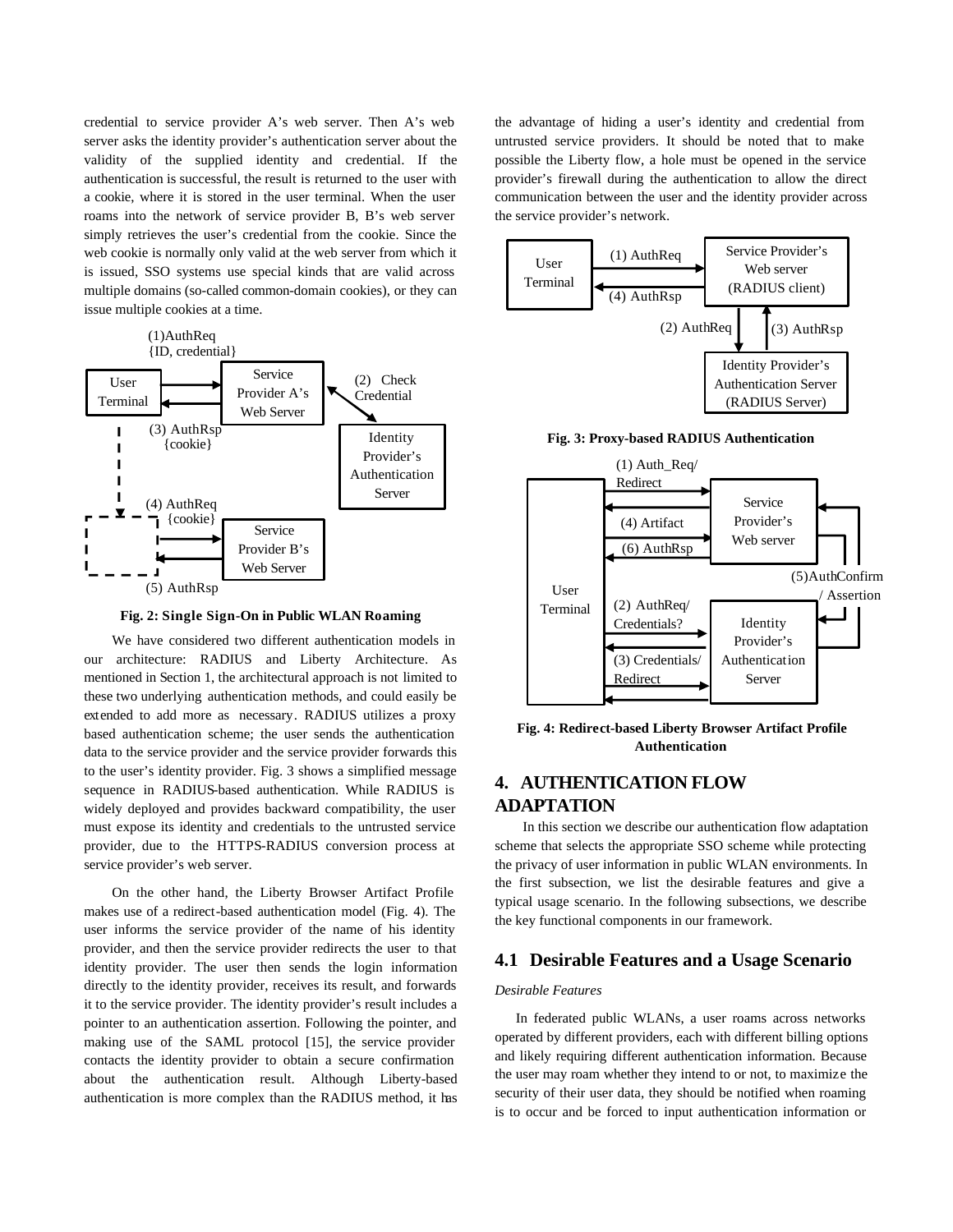manually acknowledge it. The usability of this scheme worsens as the frequency of inter-system roaming increases. To achieve seamless network access, we require the following desirable features for the user interface software:

- Protection of user authentication information against exposure to entities not allowed to see it.
- Minimize user intervention for the sign-on process.
- Support alternative authentication flows and authentication information as required by the underlying service providers.

The first two features require automated access control for the user's authentication information. The access control should be performed according to user-defined policy rules. The policy rules specify entities to be authorized to access each authentication information element using their identifier or attributes (roles).

#### **Policy Rule**

| <policy></policy>                                 |
|---------------------------------------------------|
| <authn href="" info=""></authn>                   |
| <rule></rule>                                     |
| <subject></subject>                               |
| $<$ id $>$ $\ldots$ $<$ /id $>$                   |
| <attribute> </attribute>                          |
| $<$ subject $>$                                   |
| <provisional_action name=""></provisional_action> |
| <condition> </condition>                          |
| <rule></rule>                                     |
| <policy></policy>                                 |

#### **Information Element Examples**

| authn_info  | Authentication information file path<br>authentication method<br>login ID, password<br>credit card type, card number, name,<br>expiration date |  |  |  |  |  |
|-------------|------------------------------------------------------------------------------------------------------------------------------------------------|--|--|--|--|--|
| subject     | id: policy identifier<br>attribute:                                                                                                            |  |  |  |  |  |
|             |                                                                                                                                                |  |  |  |  |  |
|             | role: ID provider                                                                                                                              |  |  |  |  |  |
|             | charging option                                                                                                                                |  |  |  |  |  |
| provisional | • user notification                                                                                                                            |  |  |  |  |  |
| action      | user acknowledgment                                                                                                                            |  |  |  |  |  |
|             | user input                                                                                                                                     |  |  |  |  |  |
| condition   | none<br>through trusted service providers<br>only                                                                                              |  |  |  |  |  |

#### **Fig. 5: Policy Rule and Information Element Examples**

The policy rules may include additional conditions to be satisfied such as the rule is applicable only if the user is connected to the trusted service provider's network, and provisional actions to be fulfilled such as user notification and acknowledgement. Examples of information elements and rules are shown in Fig. 5. In case the user terminal always demands user input or acknowledgment, it is the end user who makes the access control decision according to his security policy and contexts. Our prototype thus far only deploys identifier, attribute (e.g.,

credentials and credential types), and additional action to be taken (provisional action, e.g., confirmation on the pop-up window) for access control decisions. To achieve the third feature, our scheme enables an authentication server of the WLAN service provider announce its authentication capabilities in response to the authentication request message from the user terminal.

#### *Typical Usage Scenario*

To help understand our use of authentication flow adaptation and the role of the policy engine, let's consider an example scenario:

"The user turns on the PDA in his office and automatically gets connected to his department's WLAN. The department WLAN uses 802.1X authentication, and the policy engine permits automatic submission of the pre-shared secret between the user and the department WLAN.

 Then the user walks out of the building with his PDA, thus roaming into a campus-wide WLAN network. This network uses a web-based authentication scheme, and is strongly trusted by the user. The policy engine allows the user to automatically submit his identity and credentials to the campus-wide authentication system, thus allowing him to get connected to the campus-wide WLAN network.

 As the user leaves the campus and strolls into a cafe, the PDA detects the presence of public WLAN. The policy engine finds both the RADIUS-based and the Libertybased authentication methods are available on that network, and selects the Liberty-based authentication according to the user's preferences. This service adopts time-based charging, and the user's policy file indicates that automatic roaming should not be performed in such a situation. The policy engine launches a pop-up window on the user terminal and asks the user if he wants to connect to the public WLAN. If the user acknowledges it, the policy engine submits his authentication information to the WLAN service provider's authentication server that provides network access for the cafe, and the user gets access to the Internet. "

## **4.2 Authentication Sequence Adaptation Overview**

In the case that the WLAN service provider supports multiple authentication options, users can select their preferred method. As shown in Fig. 6, in response to an authentication request from a new user that wants to gain access to the external network, the authentication server presents him with the available alternatives and the information required for using each of them. The user then selects the appropriate authentication method based on the policy engine's processing of the user's pre-defined policy (described in the next subsection), and provides the information requested by the service provider for that particular scheme. The service provider's authentication server, switching between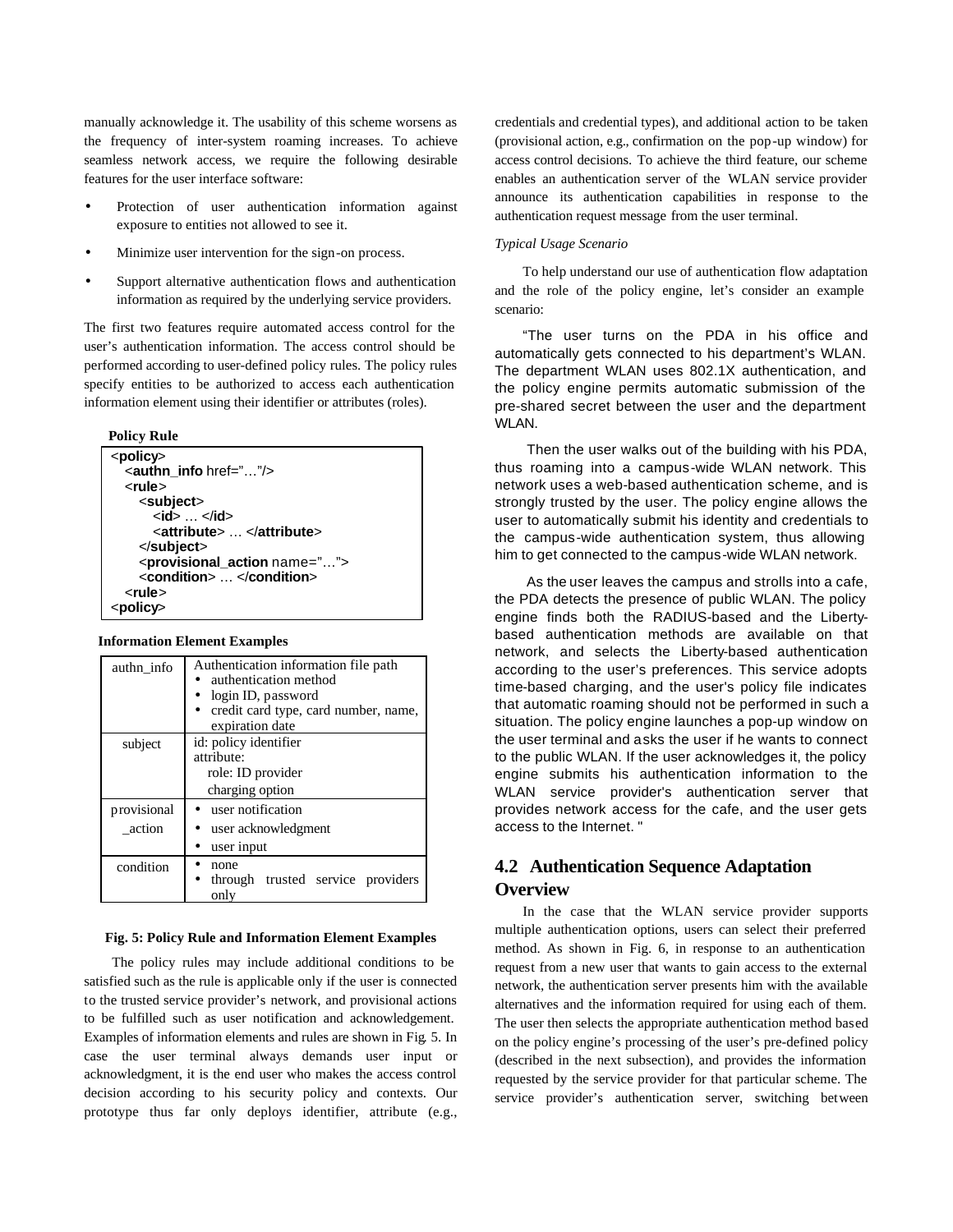alternative methods according to the user preferences and the available information, processes the information. The details of authentication announcement protocol and authentication sequence adaptation will be discussed in a separate paper.

It is worth mentioning that users can still get authenticated regardless of whether the announcement function is installed on the server or whether the user's terminal utilizes the policy engine. Users can get authenticated manually. Thus, legacy user terminals and legacy service provider's authentication servers are readily supported in our architecture.



**Fig. 6: Authentication Sequence Adaptation**

### **4.3 Policy Engine**

The policy engine supports policy-based access control for user authentication information. Fig. 7 shows its major components. It is implemented as an independent module which can be invoked through a simple API from a user agent or link layer network access client. An XML-based access control language is used to define access control rules for the user information. Although the policy engine only supports authentication server ID and requested user information as inputs so far, other input parameters, such as service attribute and context, will be supported in future versions.

The access control component performs a policy compliance check based on the input parameters and user-specified access control rules, and outputs granted information along with provisional actions, if any. The provisional action is what must be performed before the corresponding information is sent to the information requestor. In our current implementation, we support only one provisional action, user authorization. If the access control component returns user identity along with the "authorization" provisional action, the policy engine launches a new pop-up window to give the user the option to send the identity to the server. The identity can be sent out only if user pushes the "accept" button. If the access control component returns granted information without provisional action, the information is automatically sent to the server.



**Fig. 7: Policy Engine Block Diagram**

The advantages of public WLAN authentication using such a policy engine are:

- Generality: Since the policy engine is built as an independent component with simple APIs, network access clients, like a web browser or an EAP-TLS client, can employ it.
- Scalability: Since users define access control rules using server attributes (e.g., role) and specific server IDs, rule management overhead is kept low even when many WLAN providers with different server IDs are part of the WLAN federation.
- Flexibility: Given a standard vocabulary of the rule specification for user authentication information, users can customize their own access control rules for their authentication information.

#### *Limitation of the current implementation*

Currently, the policy engine does not verify authentication information requests to check the validity of input parameters (e.g., server ID). There are several ways to accomplish this. One is to use server's digital signature on the invocation message. Access control reflecting the service attribute or context is not yet supported. When supported, sophisticated sign-on control will be achieved.

## **5. SECURING WEB-BASED AUTHENTICATION AND ACCESS CONTROL**

## **5.1 Security Threats in Web-based Authentication**

Most public wireless LAN systems use web-based authentication schemes, and users can get IP-level network access before showing their identity and credentials. Although this openstyle of network authentication enables fine-grained service authorization and accounting options, lack of lower-layer cryptographic bindings yields security vulnerabilities. Examples include: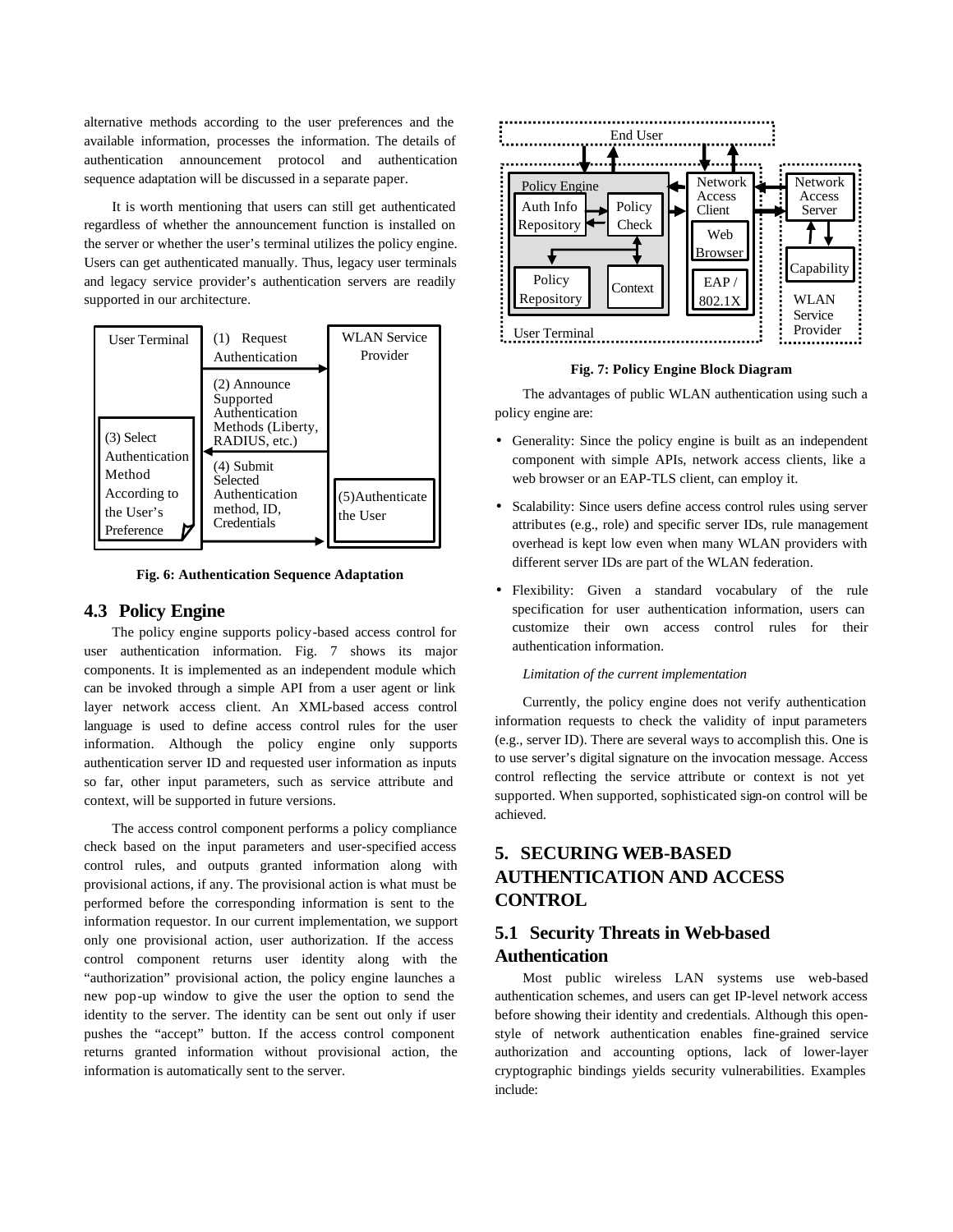- Theft of service by spoofing IP or MAC address;
- Eavesdropping because of no data encryption;
- Message alteration because of no message integrity check; and
- Denial of service attack by placing rogue access points.

The key to avoiding those security threats is to have a cryptographic binding between the user and the network. As explained in Section 2, IEEE 802.1X port-based network access control is being deployed in corporate wireless LANs, and it uses such a cryptographic method for user authentication and network access control. Normally IEEE 802.1X adopts conventional closed-style mutual authentication and assumes a pre-shared secret between users and the network. However, we can't assume a pre-shared secret in public wireless LANs to accommodate onetime users that use credit-card authorization, or to provide free contents for non-subscribers. Table 1 summarizes the characteristics of web-based and layer 2-based AAA schemes. Shaded boxes in Table 1 represent the advantage of each authentication scheme.

**Table 1: Comparison of Web-based and layer 2-based AAA schemes**

|                      | <b>Web-based</b>      | <b>IEEE 802.1X/11i</b> |  |  |  |
|----------------------|-----------------------|------------------------|--|--|--|
| <b>Support</b>       | Most public wireless  | Corporate networks     |  |  |  |
|                      | LAN service providers | (only in 802 LANs)     |  |  |  |
| Pre-shared<br>Secret | Not necessary (users  |                        |  |  |  |
|                      | can use credit-card   | Necessary              |  |  |  |
|                      | authorization)        |                        |  |  |  |
| <b>Encryption</b>    |                       | Per-station RC4.       |  |  |  |
|                      | N/A                   | AES (802.11i)          |  |  |  |
| Authenticat          | SSL-protected         | <b>EAP-TLS</b>         |  |  |  |
| ion                  | password              | (certificate-based)    |  |  |  |
| <b>Access</b>        |                       | Cryptographic          |  |  |  |
| Control              | <b>IP/MAC</b> address | Method                 |  |  |  |
| Accounting           |                       | Only at boot time and  |  |  |  |
|                      | Fine-grained          | periodic re-           |  |  |  |
|                      |                       | authentication         |  |  |  |

## **5.2 Compound Layer 2 and Web Authentication**

To ensure cryptographically protected access in public wireless LANs, we have developed a compound layer-2 and Web authentication approach. To use this scheme, the WLAN service provider must have 802.1X-capable access points and authentication servers. The user terminal must also have an 802.1X client, but this stipulation turns out not to be an issue due to the fact that some operation systems bundle an 802.1X client. If this is not the case, free 802.1X clients are available for download [16]. The network may accommodate 802.1X-incapable legacy user terminals to account for backward compatibility. However, allowing 802.1X-incapable clients, thus bypassing link

layer authentication, the network becomes vulnerable to common web-based authentication security holes.



### **Fig. 8: Compound L2 and Web Authentication Message Sequence**

The compound authentication message sequence diagram is shown in Fig. 8. In our scheme, the user terminal first associates with an access point (Step 1) and then establishes a L2 session key using guest (or anonymous) account in EAP-TLS message exchange in IEEE 802.1X authentication (Step 2). A guest account is used in L2 authentication for the reason that we can't assume a pre-shared secret between users and the network in public wireless LAN. It should be noted that the EAP-TLS specification does not mandate client authentication. After Step 2, the encryption key derived from the L2 session key encrypts packets transmitted over the air. The RADIUS server notifies the {MAC address, L2 session key digest} pair to the web server for later use (Step 3). Similarly, the L2 client in the user terminal passes {MAC address, L2 session key digest} to the Web client (Step 4). The inter-process communication in Step 4 can be accomplished by using a customized web client or the policy engine described in the previous section. Then the user terminal sends a Web authentication message to the Web server, with {ID, credential, MAC address, L2 session key digest} quadruplets (Step 5). In Step 5, MAC address and L2 session key digest embedding is required to avoid theft of service by race timing attack from malicious clients. Finally, the Web server verifies the quadruplets (Step 6), changes firewall rules so that the user can access to the external network if the verification succeeds (Step 7), and returns an authentication response to the user terminal (Step 8).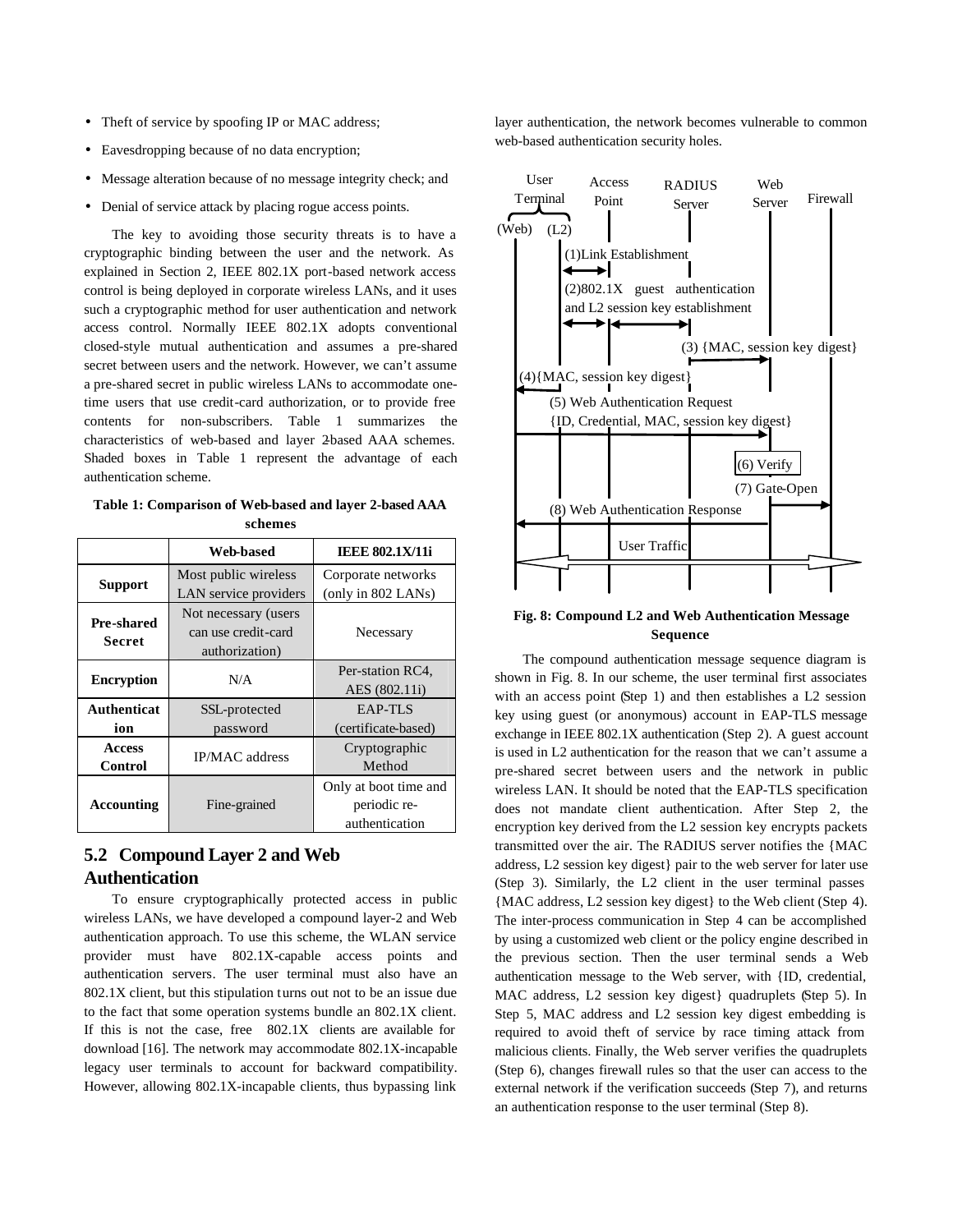### **5.3 System Security Analysis**

In this section, we give a formal analysis how the proposed compound layer 2 and web authentication scheme can deal with various common security threats.

#### *Theft of Service*

A malicious user may spoof the IP and/or MAC address of legitimate user to take over the WLAN service. Address spoofing does not work in our scheme, because each user has its own encryption key established through the 802.1X guest authentication process. The access point simply discards the malicious user's packets if it can't decrypt them. Because all layer 2 data frames are encrypted by per-user key, it is difficult for a malicious user to guess the legitimate user's IP address.

A malicious user can attempt a race timing attack by taking advantage of guest authentication properties. In this case, the malicious user sends a layer 2 authentication request just before a legitimate user's web authentication. The web server can distinguish the malicious user from the legitimate user by checking the {MAC, session key digest} pair embedded in the web authentication request with the one informed by the RADIUS server. Thus the race timing attack can be prevented.

A more sophisticated attack involves a rogue access point between the legitimate user and the legitimate access point. This rogue access point acts as a transparent SSL proxy to fake a legitimate user's network login process. Again, the web server can detect the attack by checking the {MAC, session key digest} pair embedded in the web authentication request message. It can't alter the MAC address or session key digest in the web authentication request message because the message is SSL-encrypted. It should be noted that 802.11i also has a countermeasure for such man-inthe-middle attack by conducting a 4-way handshake immediately after the 802.1X authentication.

#### *Eavesdropping/Message Alteration*

It is obvious that eavesdropping and message alteration can be prevented in our scheme, because all L2 data frames are encrypted by per-user key and have message integrity check codes. The per-user key is derived from the L2 session key that is established through EAP-TLS process in 802.1X authentication. Therefore, cracking a legitimate user's per-user key is as difficult as cracking TLS. It is also well known that current 802.11 WEP (wired equivalent privacy) has security vulnerabilities of eavesdropping and message alteration [17]. Countermeasures for such security vulnerabilities are already taken into account in the 802.11i draft under standardization [8]. In the meantime, one can reduce the risk of such vulnerabilities by shortening 802.1X rekeying period.

#### *Denial-of-Service*

There are several DoS possibilities in 802.11 wireless LAN [18], such as deauthenticating/disassociating a legitimate user, spoofing power save mode, and faking the carrier sense mechanism. Unfortunately, these DoS possibilities are inherent in the original 802.11 MAC protocol and our scheme does not solve such DoS attacks. Moreover, because every user is given link layer access in our scheme, a malicious user can disturb legitimate user's communication by spoofing the latter's MAC address or flooding frames in layer 2 networks. However, we consider theft of service to be a much more serious problem than DoS attacks, and thus have limited our scope to allow certain DoS scenarios. It is still possible for legitimate users and access points to detect DoS attack and notify it to the network management server.

### **6. EVALUATION**

We have developed a prototype to prove the viability of the architectural concepts we have described above to evaluate the performance of a system that integrates them. In this section we describe this prototype and present its performance.

### **6.1 Testbed**

Our testbed consists of five authentication servers, a WLAN access point, and two user terminals. Two of the authentication servers act as service providers and other two act as identity providers, and the last acts as an 802.1X authentication server. To avoid wireless-specific delay variance, link layer authentication delay and other delay were measured separately. Each server was connected via 100Mb/s Fast Ethernet and link delay was minimal. All of them are implemented on standard Linux or Windows PCs using open-source software.

The hardware specifications of components in the testbed are listed below.

- Identity Provider #1: Pentium III 864 MHz (Linux)
- Identity Provider #2: Pentium II 266 MHz (Linux)
- Service Provider #1: Pentium III 864 MHz (Linux)
- Service Provider #2: Pentium II 266 MHz (Linux)
- User Terminal #1: Pentium IV 1.6 GHz (Windows XP)
- User Terminal #2: Pentium III 1.1GHz (Linux)
- 802.1X Authentication Server: Pentium III 1.1GHz (Linux)
- WLAN Access Point: Cisco AIR-AP352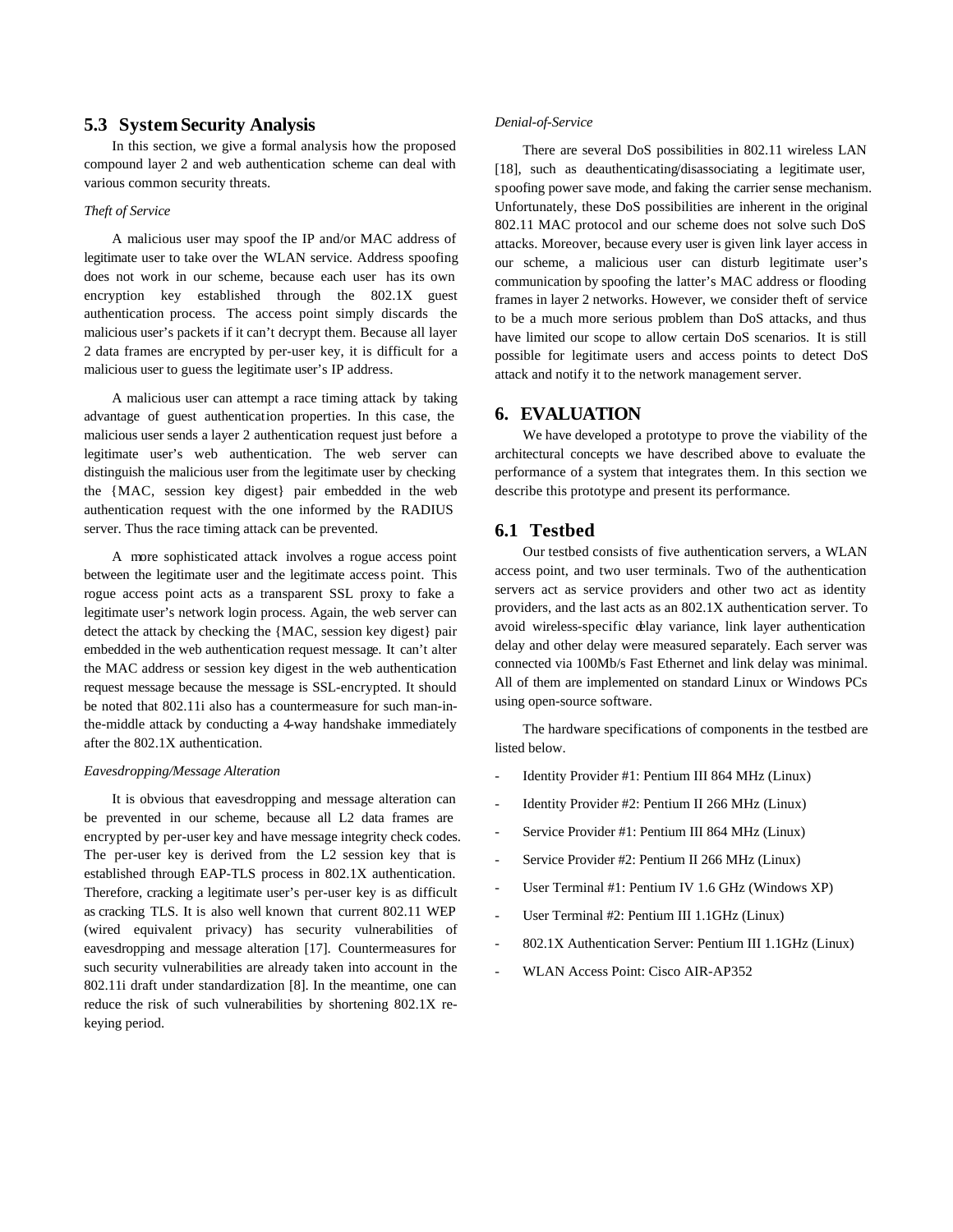

**Fig. 9: Testbed Schematics**

The open-source software components used in the testbed are as follows.

- GNU RADIUS v0.96.4 (ID/password authentication server)
- FreeRADIUS v0.8.1 (802.1X authentication server)
- XSupplicant v0.6 (802.1X client)
- ForgeNet RADIUS Client 0.9c
- Sun Interoperability Liberty prototype v0.1
- OpenLDAP LDAP Server v2.1.12
- iptables v1.2.6a (Firewall)
- libwww-perl 5.64 (Web client)

### **6.2 Authentication Latency**

To analyze the performance of the different alternatives, we measured the authentication delay for each of the components participating in the authentication process and for the two authentication schemes we considered. In addition, we evaluate two different authentication scenarios: local and remote. In the former, the service provider also plays the role of identity provider, directly authenticating the user. In the latter, a third party plays this role. No transmission delays have been included, as they vary with the distance between entities and are not directly attributable to our implementation.

The following table shows the results obtained for roaming authentication using the policy engine to submit the authentication data. The total delay was less than 2 seconds in the worst case, in our view an acceptable authentication latency for WLAN users.

The delay can be divided in four components: link layer authentication, firewall redirection, policy engine and web authentication. The link layer authentication delay is due to the establishment of a secure layer 2 communication using the IEEE 802.1X protocol. Firewall redirection delay includes the detection of an unauthenticated user and his redirection to the web authentication interface using SSL. The Policy Engine delay comprises the selection in the client side of the authentication method to use and the information to submit depending on the user defined policies and the communication context. Finally, the web authentication delay is the elapsed time from when the user sends his authentication data to the service provider to when the authentication is completed and the user is notified.

The most significant delay in the web authentication segment is the Liberty remote case. It is due to the exchange of SAML messages between service provider and identity provider to confirm the authentication of the user, which have to be signed and verified using public-private key cryptography. This is not needed when the authentication is local, since the same entity plays the role of service provider and identity provider.

The next most significant delay was caused by the policy engine processing the authentication rules in the client. It is due to the parsing of XML files with the information, which is done every time the engine is invoked. Alternative methods of implementation could be used to reduce this delay.